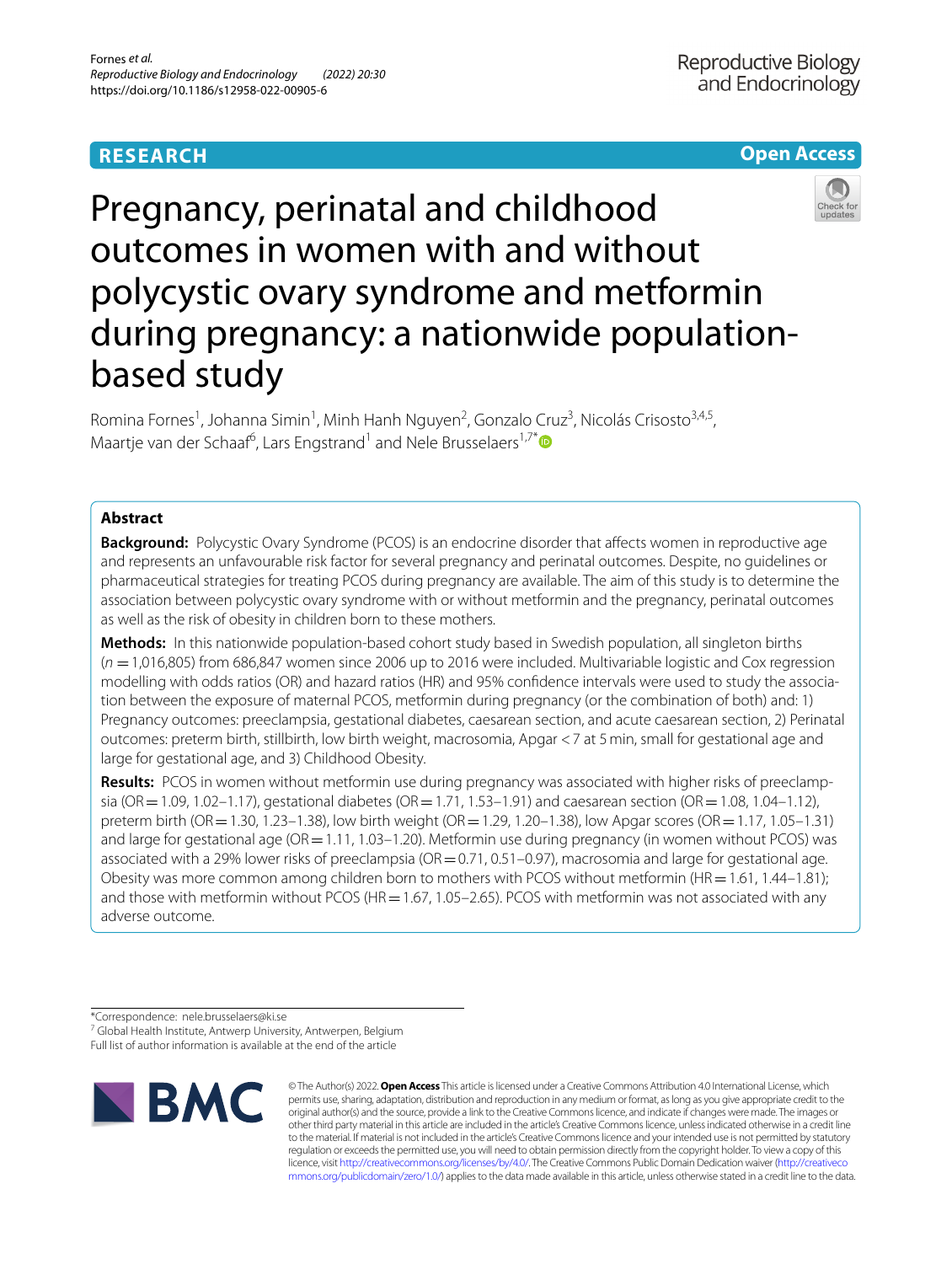**Conclusion:** PCOS was associated with increased risks of adverse pregnancy and perinatal outcomes and childhood obesity. Metformin appears to reduce these risks in mothers with polycystic ovary syndrome and their children; but may increase the risk of childhood-obesity in children form women without PCOS.

**Keywords:** PCOS, Metformin, Pregnancy, Obesity, Gestational, Pre-eclampsia, Diabetes

# **Introduction**

Polycystic Ovary Syndrome (PCOS) is an endocrine disorder that afects approximately 10% of all women in reproductive age [[1\]](#page-10-0). Despite emerging evidence suggesting that PCOS is an unfavourable risk factor for several pregnancy and perinatal outcomes, no specifc guidelines or pharmaceutical treatments for during pregnancy are available, yet dietary and lifestyle modifcations may include insulin sensitizer drugs [\[2](#page-10-1), [3\]](#page-10-2). One of those insulin sensitizers is metformin, which reduces fasting insulin and androgen levels even in non-obese non-pregnant women [[4\]](#page-10-3). Indications include Type II diabetes, obesity, metabolic syndrome, and gestational diabetes. Metformin lowers glucose-levels by the reduction of hepatic glucose production and enhancement of peripheral insulin sensitivity during pregnancy [[3\]](#page-10-2). Most common side efects are diarrhoea, nausea, and stomach pain. As metformin crosses the placenta, the potential harmful efects in the developing foetus remain unclear [[5\]](#page-10-4). Several studies evaluated metformin-efficacy during pregnancy and the consequences of in-utero exposure  $[6-21]$  $[6-21]$ . These suggest that women with PCOS treated with metformin may have lower risks of late miscarriage, but their children display higher body mass indexes (BMI), waist-circumferences and higher waist-to-height ratio at 5–10years of age, compared to placebo [\[11,](#page-10-7) [22](#page-10-8)]. However, these studies were hampered by limited power, residual confounding by comorbidities or drug intake, and a lack of generalizability.

Therefore, in this large nationwide and populationbased cohort study, we aimed to investigate whether PCOS, metformin intake or a combination of both may infuence pregnancy, perinatal and childhood outcomes.

### **Material and methods**

This Swedish population-based cohort study included all singleton births with a recorded delivery date between July 2006 and December 2016, as identifed from the Medical Birth Register.

The unique Swedish personal identity number was used to link data to 1) the National Patient Registry (inand specialist outpatient care) which contained observations until 31st of December of 2017, 2) the Causes of Death Registry, that contains causes and dates of death (until 2017), and 3) the Swedish Prescribed Drug Registry that gathers information about drug prescriptions in the outpatient care since July 2005 until 2017. The International Classifcation of Disease (ICD) 8-10th edition were used to identify diferent diagnoses.

Ethical permission was granted by the Regional Ethics Review Board in Stockholm (2017/2423–31) without the need for informed consent.

# **Exposures**

The exposures were PCOS with or without metformin use during pregnancy, grouped as: i) Reference: absence of PCOS and no metformin use, PCOS(−)/metformin(−); ii) Absence of PCOS with metformin use, PCOS(−)/Metformin(+), iii) PCOS and no metformin use,  $PCOS(+)$ /metformin(-) and iv) PCOS and metformin-use,  $PCOS(+)$ /metformin(+). To evaluate the risk of preeclampsia and gestational diabetes, metforminexposure was defined as  $\geq$  one prescription before week 24.

PCOS was defned as having at least one recorded diagnosis (ICD-10: E282) in the Medical Birth Register during the study period or in the National Patient Registry by using the codes ICD-10: E282, ICD9: 256E or ICD8: 256,9. The ICD-code in the 8th version corresponds to Stein-Leventhal syndrome. Most of the women in Sweden are diagnosed with PCOS based on the Rotterdam criteria. Metformin use was defned as having received at least one dispensed prescription (code A10BA02 according to the Anatomical Therapeutic Chemical Classification System, ATC) during the pregnancy period, from the last menstrual period date until the delivery date. The last menstrual period date was calculated by extracting the gestational age to the birth date (as the birth date was given in year/month format due to privacy regulations, the day of birth was set as 15th in all the observations). The amount of dispensed metformin was calculated by extracting the cumulative defned daily dose (DDD) per package dispensed by the pharmacy. In 2700 women, gestational diabetes was recorded in the Medical Birth registry, while prior diagnosis of diabetes was reported in the Patient Registry. Therefore, these women were excluded from the cohort.

# **Outcomes**

The outcomes were grouped as 1) *pregnancy outcomes*: preeclampsia, gestational diabetes diagnosed after 24 gestational weeks (ICD10: O244), (acute) caesarean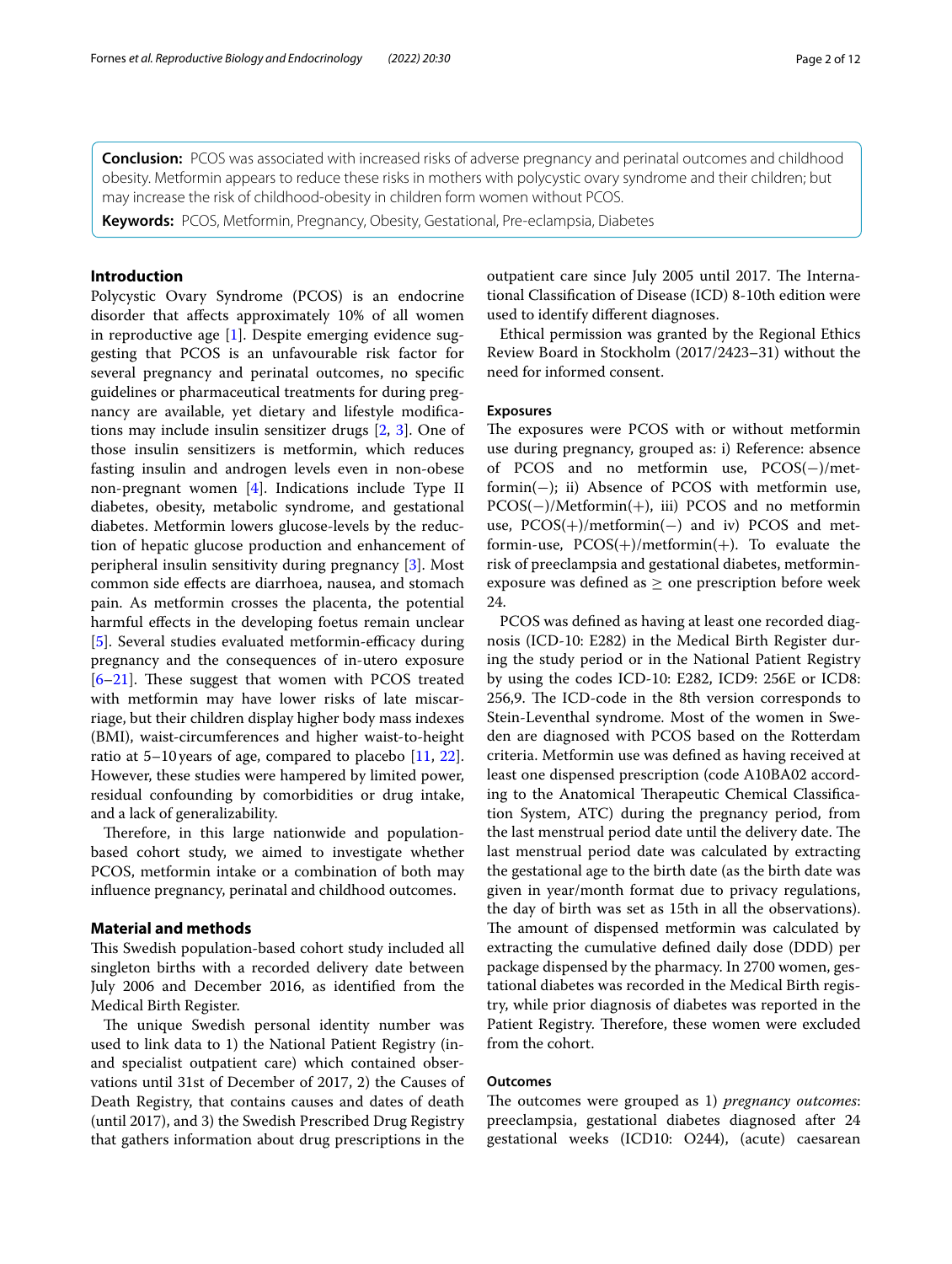section, and 2) *perinatal outcomes*: preterm birth, stillbirth, low birth weight, macrosomia, Apgar <7 at 5min, small or large for gestational age (SGA or LGA), and 3) childhood-onset obesity (ICD-10: E66) before 11.5years of age (maximal follow-up in the cohort).

The covariates extracted from the Medical Birth Register included: maternal age at delivery (stratifed as <25, 25–29, 30–34 and  $\geq$  35), maternal BMI (stratified as <20, 20–24.9, 25–29.9 and  $\geq$  30 kg/m2), parity (nulliparous/ multiparous), cigarette consumption at enrolment (yes/ no), and assisted reproduction (yes/no) [\(Supplementary](#page-9-0)  [methods](#page-9-0)). Diabetes mellitus diagnosis in the patient registry during pregnancy or before (ICD10: O240, O241, E10, E11) and gestational diabetes were collected from the Medical Birth and Patient Registries. Observations of women presenting with both diagnoses, i.e., gestational diabetes and diabetes mellitus, during the same pregnancy were excluded, as well as women with missing values in any of the variables included in the model.

# **Statistical analysis**

Multivariable logistic regression was used to assess the risk of pregnancy and perinatal outcomes, while to determine the risk of obesity during childhood the Cox proportional Hazard modelling was used. The results were expressed as multivariable adjusted odds ratios (OR) and hazard ratios (HR) and 95% confdence intervals (CIs), respectively, using the group of women without PCOS and without metformin exposure as reference.

As no interaction between PCOS and metformin was found in any of the outcomes analysed, stratifcation of the participants according to the exposures was done as previously explained. The adjusted model to evaluate the association between the exposures and pregnancy and perinatal outcomes considered all covariates except in the calculation of the risk of gestational diabetes which excluded gestational diabetes and diabetes mellitus. To evaluate the association between the exposures and obesity during childhood, the model was stratifed by gestational diabetes, year of birth, and adjusted by the covariates: maternal BMI, maternal age, year of birth, cigarette consumption, assisted reproduction, parity, and diabetes mellitus.

As the cohort includes women with one or multiple pregnancies, some observations may be correlated. Therefore, to evaluate perinatal outcomes, the analyses were performed using the Generalized Estimating Equation and "independence" working correlation structure that was chosen based on quasi-information criterion (QIC). In the case of the Cox proportional Hazard modelling, robust standard errors were considered in the analysis. Follow-up time was calculated from birth until the frst recorded diagnosis of obesity, death, or end of study period (December 2017), whichever occurred first. The information about metformin prescription was presented as median and interquartile range (IQR).

The risk of SGA and LGA was assessed in two subgroups: i) women with diagnosis of gestational diabetes or ii) women afected by diabetes mellitus.

As the clinical charts for the diagnosis for obesity in children difers from the diagnosis in the infants (below 2years) a sub-analysis of the risk of obesity was done excluding the children younger than 2 years.

The risk of preeclampsia and gestational diabetes at any time during pregnancy in women with metformin prescriptions was restricted to women with prescriptions in the entire pregnancy (three trimesters).

The filtering and cleaning of data was done by using PostgreSQL followed by the statistical analysis by using RStudio version 4.02 [\[23](#page-10-9)].

*Patient and public involvement:* there was no patient or public involvement when designing and conducting this study, but the fndings will be disseminated to the public and relevant health care providers after publication.

# **Funding**

Becas Chile, HKH Kronprinsessan Lovisas förening för barnasjukvård and Stiftelsen Axel Tielmans minnesfond Lovisas. These funding sources were all competitive and peer-reviewed; yet were not involved in the design, collection, analysis, or interpretation of the data, writing or the decision to submit this report.

# **Results**

In this cohort, 1,016,805 singleton pregnancies were included, from 686,847 women. Of these, 21,833 pregnancies occurred in the 14,929 women diagnosed with PCOS (Table [1](#page-3-0)). Metformin was prescribed in 347 and 870 pregnancies with and without PCOS respectively. Of the pregnancies, 55–72% occurred in women older than 30years, yet women with metformin (without PCOS) were mostly 35years or older (37.0%). More than 50% of pregnant women using metformin, regardless of presence or absence of PCOS, had a BMI above  $30 \text{ kg/m}^2$ . Women with PCOS, with and without metformin, were more likely to be primiparous (57.1 and 51.9%, respectively). Cigarette consumption at enrolment was similar across the groups while assisted reproduction was reported in approximately 5% of all pregnancies. Women using metformin were more likely to present with type I or II diabetes, irrespective of presence or absence of PCOS (14.1 and 31.4%, respectively) and gestational diabetes (7.5 and 32.4%, respectively) (Table [1\)](#page-3-0).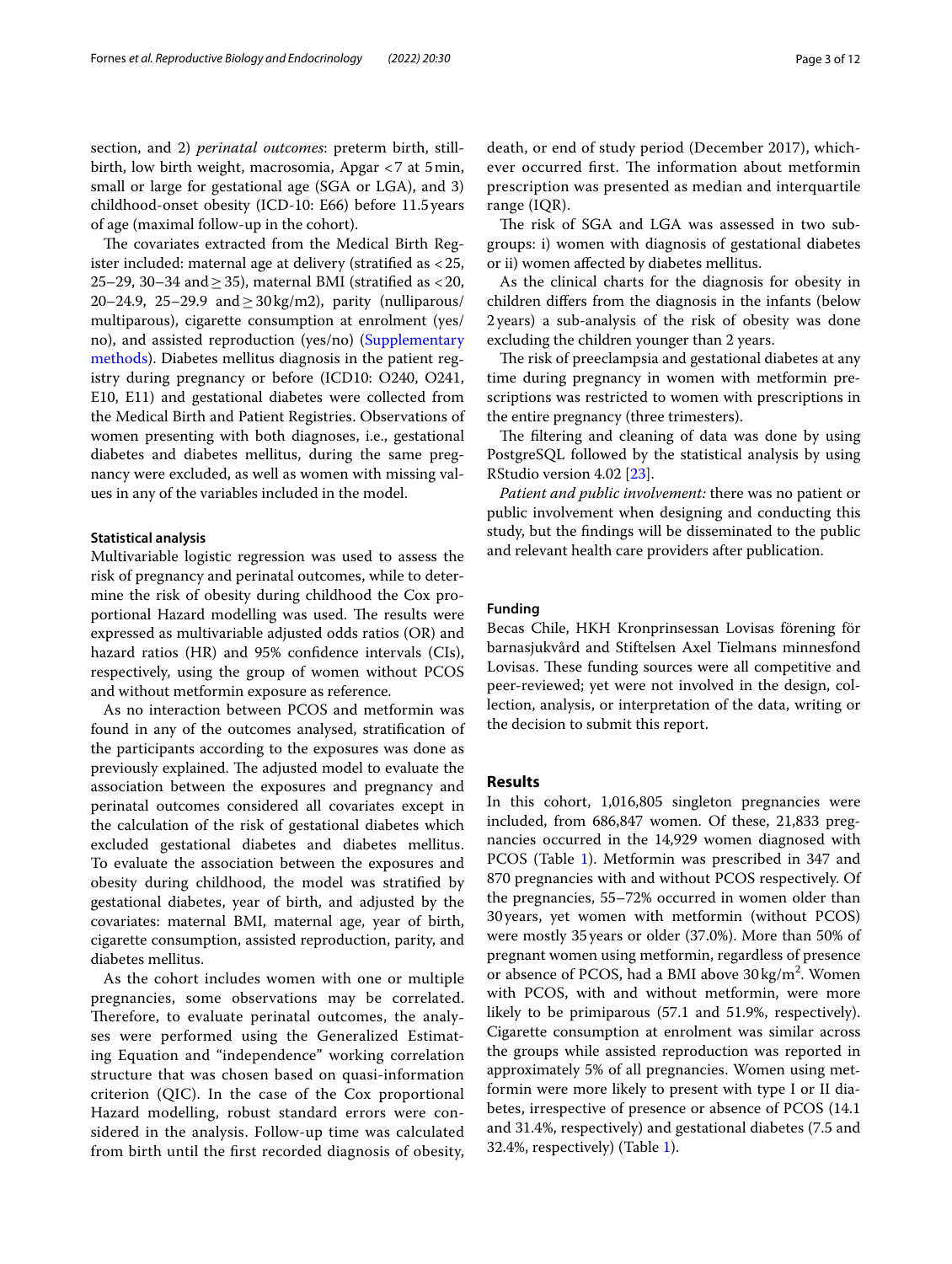|                              | $PCOS(-)$<br>Metformin $(-)$<br>n (%) |        | $PCOS(-)$<br>Metformin $(+)$<br>n(%) |        | $PCOS (+)$<br>Metformin $(-)$<br>n (%) |        | $PCOS (+)$<br>Metformin $(+)$<br>n (%) |        |
|------------------------------|---------------------------------------|--------|--------------------------------------|--------|----------------------------------------|--------|----------------------------------------|--------|
|                              | 994,102                               |        | 870                                  |        | 21,486                                 |        | 347                                    |        |
| Maternal age                 |                                       |        |                                      |        |                                        |        |                                        |        |
| $25$                         | 142,228                               | (14.3) | 58                                   | (6.7)  | 2875                                   | (13.4) | 34                                     | (9.8)  |
| $25 - 29$                    | 296,675                               | (29.8) | 185                                  | (21.3) | 7108                                   | (33.1) | 105                                    | (30.3) |
| $30 - 34$                    | 338,465                               | (34)   | 305                                  | (35.1) | 7547                                   | (35.1) | 122                                    | (35.2) |
| $\geq$ 35                    | 216,734                               | (21.8) | 322                                  | (37.0) | 3956                                   | (18.4) | 86                                     | (24.8) |
| Maternal BMI (Kg/m2)         |                                       |        |                                      |        |                                        |        |                                        |        |
| $20$                         | 103,661                               | (10.4) | 14                                   | (1.6)  | 1600                                   | (7.4)  | 9                                      | (2.6)  |
| $20 - 24.9$                  | 518,187                               | (52.1) | 152                                  | (17.5) | 8462                                   | (39.4) | 60                                     | (17.3) |
| $25 - 29.9$                  | 249,843                               | (25.1) | 234                                  | (26.9) | 6022                                   | (28)   | 92                                     | (26.5) |
| > 30                         | 122,411                               | (12.3) | 470                                  | (54)   | 5402                                   | (25.1) | 186                                    | (53.6) |
| Parity                       |                                       |        |                                      |        |                                        |        |                                        |        |
| <b>Multiparous</b>           | 556,148                               | (55.9) | 555                                  | (63.8) | 10,332                                 | (48.1) | 149                                    | (42.9) |
| Primiparous                  | 437,954                               | (44.1) | 315                                  | (36.2) | 11,154                                 | (51.9) | 198                                    | (57.1) |
| <b>Cigarette Consumption</b> |                                       |        |                                      |        |                                        |        |                                        |        |
| Yes                          | 59,804                                | (6)    | 47                                   | (5.4)  | 1228                                   | (5.7)  | 20                                     | (5.8)  |
| <b>No</b>                    | 934,298                               | (94)   | 823                                  | (94.6) | 20,258                                 | (94.3) | 327                                    | (94.2) |
| <b>Assisted Reproduction</b> |                                       |        |                                      |        |                                        |        |                                        |        |
| Yes                          | 28,376                                | (2.9)  | 53                                   | (6.1)  | 2357                                   | (11)   | 34                                     | (9.8)  |
| <b>No</b>                    | 965,726                               | (97.1) | 817                                  | (93.9) | 19,129                                 | (89)   | 313                                    | (90.2) |
| <b>Diabetes Mellitus</b>     |                                       |        |                                      |        |                                        |        |                                        |        |
| Yes                          | 5695                                  | (0.6)  | 273                                  | (31.4) | 304                                    | (1.4)  | 49                                     | (14.1) |
| No                           | 988,407                               | (99.4) | 597                                  | (68.6) | 21,182                                 | (98.6) | 298                                    | (85.9) |
| <b>Gestational Diabetes</b>  |                                       |        |                                      |        |                                        |        |                                        |        |
| Yes                          | 11,578                                | (1.2)  | 282                                  | (32.4) | 559                                    | (2.6)  | 26                                     | (7.5)  |
| No                           | 982,524                               | (98.8) | 588                                  | (67.6) | 20,927                                 | (97.4) | 321                                    | (92.5) |

<span id="page-3-0"></span>**Table 1** Maternal characteristics of all pregnancies in Sweden (2006—2016) categorized by presence or absence of polycystic ovary syndrome (PCOS) and use of metformin

Abbreviations: *BMI* Body mass index

# **Metformin intake**

The median accumulated DDD for metformin among women without PCOS was similar to those with PCOS [DDD=50 (IQR 25–100), and DDD=55 (IQR 25–85), respectively]. When restricting to women with metformin prescriptions before 24weeks of pregnancy, the median DDD was  $(DDD=50, IQR 25-85)$  for women without PCOS (DDD=50, IQR  $25-75$ ) and for women with PCOS (Table S[1\)](#page-9-0). For women with and without PCOS, who dispensed prescriptions during the three trimesters, the median DDD was 200 (IQR 150–276) and 175 (IQR 150–248) respectively. Respectively 57.3 and 40.2% of women with and without PCOS used metformin before the pregnancy.

# **Pregnancy complications**

Firstly, no interaction between PCOS and metformin was found in any of the models. Compared to women without PCOS and without metformin (reference), PCOS (without metformin) was associated with higher risk of caesarean section (OR=1.08, 95%CI 1.04–1.12) preeclampsia ( $OR = 1.09$ , 95%CI 1.02-1.17), and gestational diabetes  $(OR = 1.71, 95\% CI 1.53-1.91)$  in the fully adjusted analysis (Table [2\)](#page-4-0). As the number of patients with metformin in the entire pregnancy was insufficient, the analysis considered at least one prescription of metformin before 24 weeks to evaluate the risk of preeclampsia and gestational diabetes. Metformin usage up to 24 weeks of pregnancy (regardless its use before or after), in women without PCOS, was associated with 29% decreased risk of preeclampsia,  $OR = 0.71$ , 95%CI 0.51-0.97), when compared to reference (Table [2](#page-4-0)). Neither PCOS(−)/metformin(+) nor PCOS(+)/metformin(+) had efect in the risk of gestational diabetes (diagnosed after 24 weeks), when compared to the reference. In the sensitivity analysis including women with metformin prescriptions in all the trimesters, metformin was associated with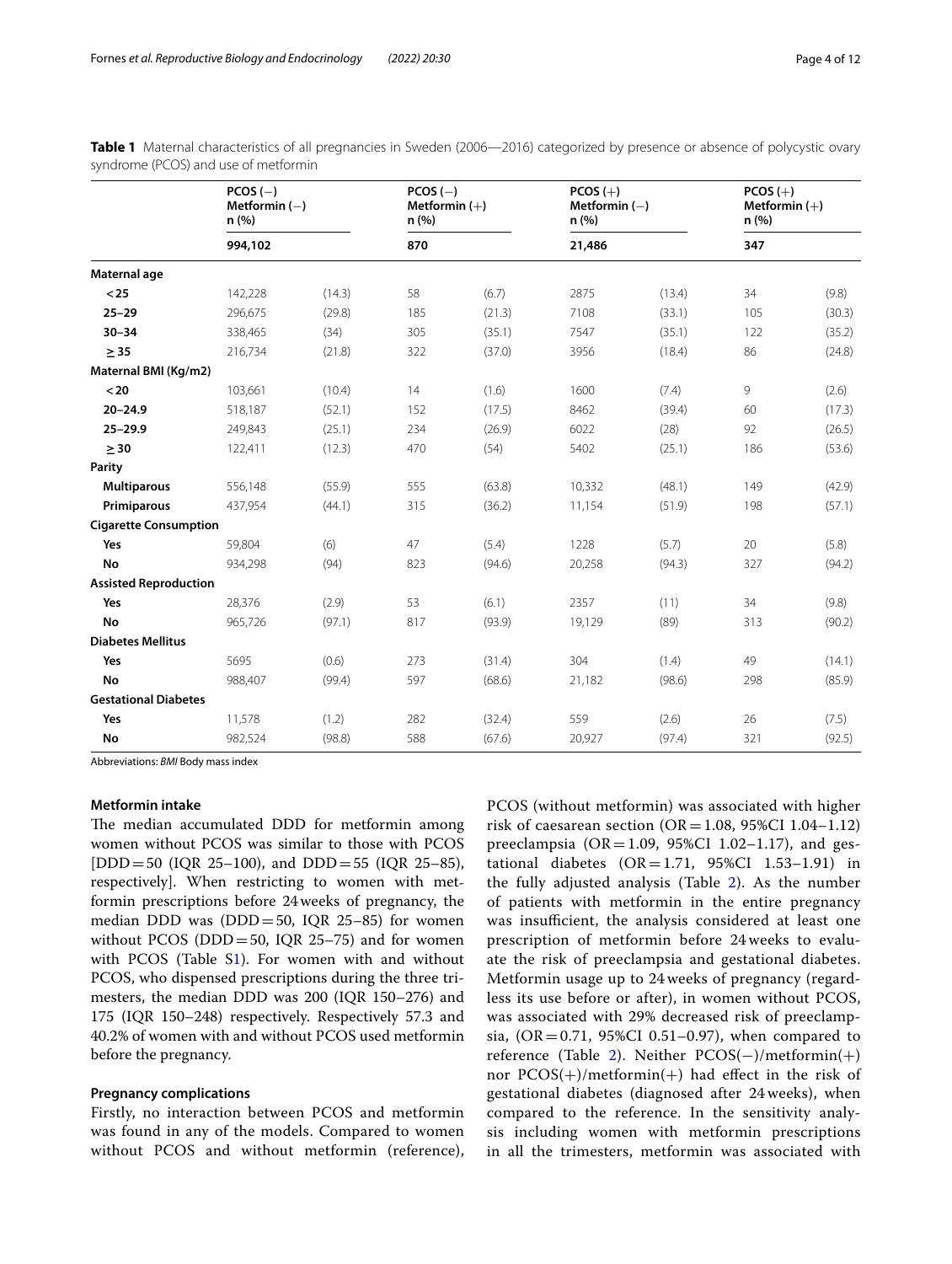<span id="page-4-0"></span>

|                               |                                                            |                                                                                   |                            |                               |                              |                                                               | Table 2 The risk of pregnancy complications categorized by maternal presence of polycystic ovary syndrome (PCOS) and exposure to metformin                                                                                                                                                                                                                                                                                       |                                    |                                           |                               |
|-------------------------------|------------------------------------------------------------|-----------------------------------------------------------------------------------|----------------------------|-------------------------------|------------------------------|---------------------------------------------------------------|----------------------------------------------------------------------------------------------------------------------------------------------------------------------------------------------------------------------------------------------------------------------------------------------------------------------------------------------------------------------------------------------------------------------------------|------------------------------------|-------------------------------------------|-------------------------------|
| Outcomes PCOS(-)              |                                                            | Metformin $(-)$ Metformin $(+)^d$ Metformin<br>$PCOS(-)$                          | $\frac{1}{2}$<br>$PCOS(+)$ | $Methodmin(+)^d$<br>$PCOS(+)$ | $Meformin(+)^d$<br>$PCOS(-)$ | $Mettormin(-)$<br>$PCOS(+)$                                   | $Meformin(+)^d$<br>$PCOS(+)$                                                                                                                                                                                                                                                                                                                                                                                                     | $Meformin(+)^d$<br>$PCOS(-)$       | $Methodmin(-)$<br>$PCOS(+)$               | $Metformin(+)^d$<br>$PCOS(+)$ |
|                               | Number (%)                                                 |                                                                                   |                            |                               | Crude, OR (95% CI)           |                                                               |                                                                                                                                                                                                                                                                                                                                                                                                                                  | Adjusted, OR (95% CI) <sup>e</sup> |                                           |                               |
|                               | 994,102                                                    | 870                                                                               | 21,486                     | 347                           |                              |                                                               |                                                                                                                                                                                                                                                                                                                                                                                                                                  |                                    |                                           |                               |
| C-Section <sup>a</sup>        |                                                            |                                                                                   |                            |                               |                              |                                                               |                                                                                                                                                                                                                                                                                                                                                                                                                                  |                                    |                                           |                               |
| yes                           | 164,226 (16.57) 305 (35.3)                                 |                                                                                   | 4269 (19.96)               | 94 (27.09)                    |                              |                                                               | $2.75$ $(2.38-3.18)$ $1.26$ $(1.21-1.29)$ $1.87$ $(1.48-2.37)$ $1.09$ $(0.93-1.29)$                                                                                                                                                                                                                                                                                                                                              |                                    | 1.08 $(1.04 - 1.12)$ $1.00 (0.77 - 1.30)$ |                               |
| ş                             | 826,793 (83.43) 559 (64.7)                                 |                                                                                   | 17,116 (80.04)             | 253 (72.91)                   |                              |                                                               |                                                                                                                                                                                                                                                                                                                                                                                                                                  |                                    |                                           |                               |
| Acute C-Section <sup>b</sup>  |                                                            |                                                                                   |                            |                               |                              |                                                               |                                                                                                                                                                                                                                                                                                                                                                                                                                  |                                    |                                           |                               |
| yes                           | 86,627 (52.75)                                             | 155 (50.82)                                                                       | 2367 (55.45)               | 57 (60.64)                    |                              | $(0.93(0.74 - 1.16)$ <b>1.11 (1.05-1.19)</b> 1.38 (0.91-2.08) |                                                                                                                                                                                                                                                                                                                                                                                                                                  | $0.88(0.69 - 1.13)$                | $(10.97)(0.91 - 1.04)$                    | $1.14(0.75 - 1.74)$           |
| ş                             | 77,599 (47.25)                                             | 150 (49.18)                                                                       | 1902 (44.55)               | 37 (39.36)                    |                              |                                                               |                                                                                                                                                                                                                                                                                                                                                                                                                                  |                                    |                                           |                               |
|                               | 994,102                                                    | 620                                                                               | 21,486                     | 326                           | Crude, OR (95% CI)           |                                                               |                                                                                                                                                                                                                                                                                                                                                                                                                                  | Adjusted, OR (95% CI) <sup>1</sup> |                                           |                               |
| Preeclampsia                  |                                                            |                                                                                   |                            |                               |                              |                                                               |                                                                                                                                                                                                                                                                                                                                                                                                                                  |                                    |                                           |                               |
| Yes                           | 31,927 (3.21)                                              | 51 (8.23)                                                                         | 1002 (4.66)                | 30 (9.2)                      |                              |                                                               | $2.70$ ( $2.03$ – $3.59$ ) ( $1.38$ – $1.58$ ) $3.05$ ( $2.05$ ( $3.05$ ( $3.05$ ( $3.05$ ( $3.05$ ( $3.05$ ( $3.05$ ( $3.05$ ( $3.05$ ( $3.05$ ( $3.05$ ( $3.05$ ( $3.05$ ( $3.05$ ( $3.05$ ( $3.05$ ( $3.05$ ( $3.05$ ( $3.05$ $3.05$ $3.05$ $3.05$ $3$                                                                                                                                                                        |                                    |                                           |                               |
| ş                             | 962,175 (96.79) 569 (91.77)                                |                                                                                   | 20,484 (95.34)             | 296 (90.8)                    |                              |                                                               |                                                                                                                                                                                                                                                                                                                                                                                                                                  |                                    |                                           |                               |
|                               | <b>Gestational Diabetes</b> <sup>c</sup>                   |                                                                                   |                            |                               |                              |                                                               |                                                                                                                                                                                                                                                                                                                                                                                                                                  |                                    |                                           |                               |
| Š                             | 8706 (0.88)                                                | 14(2.26)                                                                          | 420 (1.95)                 | 8 (2.45)                      |                              |                                                               | $2.61(1.54 - 4.44)$ $2.26(2.03 - 2.51)$ $2.85(1.41 - 5.74)$ $1.15(0.67 - 1.96)$                                                                                                                                                                                                                                                                                                                                                  |                                    | $1.71(1.53-1.91)$ $1.32(0.66-2.67)$       |                               |
| ş                             | 985,396 (99.12) 606 (97.74)                                |                                                                                   | 21,066 (98.05)             | 318 (97.55)                   |                              |                                                               |                                                                                                                                                                                                                                                                                                                                                                                                                                  |                                    |                                           |                               |
|                               |                                                            | Abbreviations: OR odds ratio, CI confidence interval, C-section caesarean section |                            |                               |                              |                                                               |                                                                                                                                                                                                                                                                                                                                                                                                                                  |                                    |                                           |                               |
| <sup>a</sup> Birth alive only |                                                            |                                                                                   |                            |                               |                              |                                                               |                                                                                                                                                                                                                                                                                                                                                                                                                                  |                                    |                                           |                               |
|                               |                                                            | <sup>b</sup> Only those with C-section, Elective C-section as reference           |                            |                               |                              |                                                               |                                                                                                                                                                                                                                                                                                                                                                                                                                  |                                    |                                           |                               |
|                               | <sup>c</sup> Gestational diabetes diagnosed after 24 weeks |                                                                                   |                            |                               |                              |                                                               |                                                                                                                                                                                                                                                                                                                                                                                                                                  |                                    |                                           |                               |
|                               | the entire pregnancy applied                               | <sup>d</sup> The risk of preeclampsia and gestational diabetes were calculat      |                            |                               |                              |                                                               | ed by considering just women who had at least one prescription of metformin before 24 weeks of pregnancy. Otherwise, at least one prescription during                                                                                                                                                                                                                                                                            |                                    |                                           |                               |
|                               |                                                            |                                                                                   |                            |                               |                              |                                                               | "To calculate the adjusted risk of preeclampsia, caesarean-section and acute C-section, the variables maternal body mass index, maternal age, year of birth, cigarette consumption, assisted reproduction, parity,<br>gestational diabetes, and diabetes mellitus were considered. To calculate the adjusted risk of gestational diabetes, the variables gestational diabetes and diabetes mellitus were excluded from the model |                                    |                                           |                               |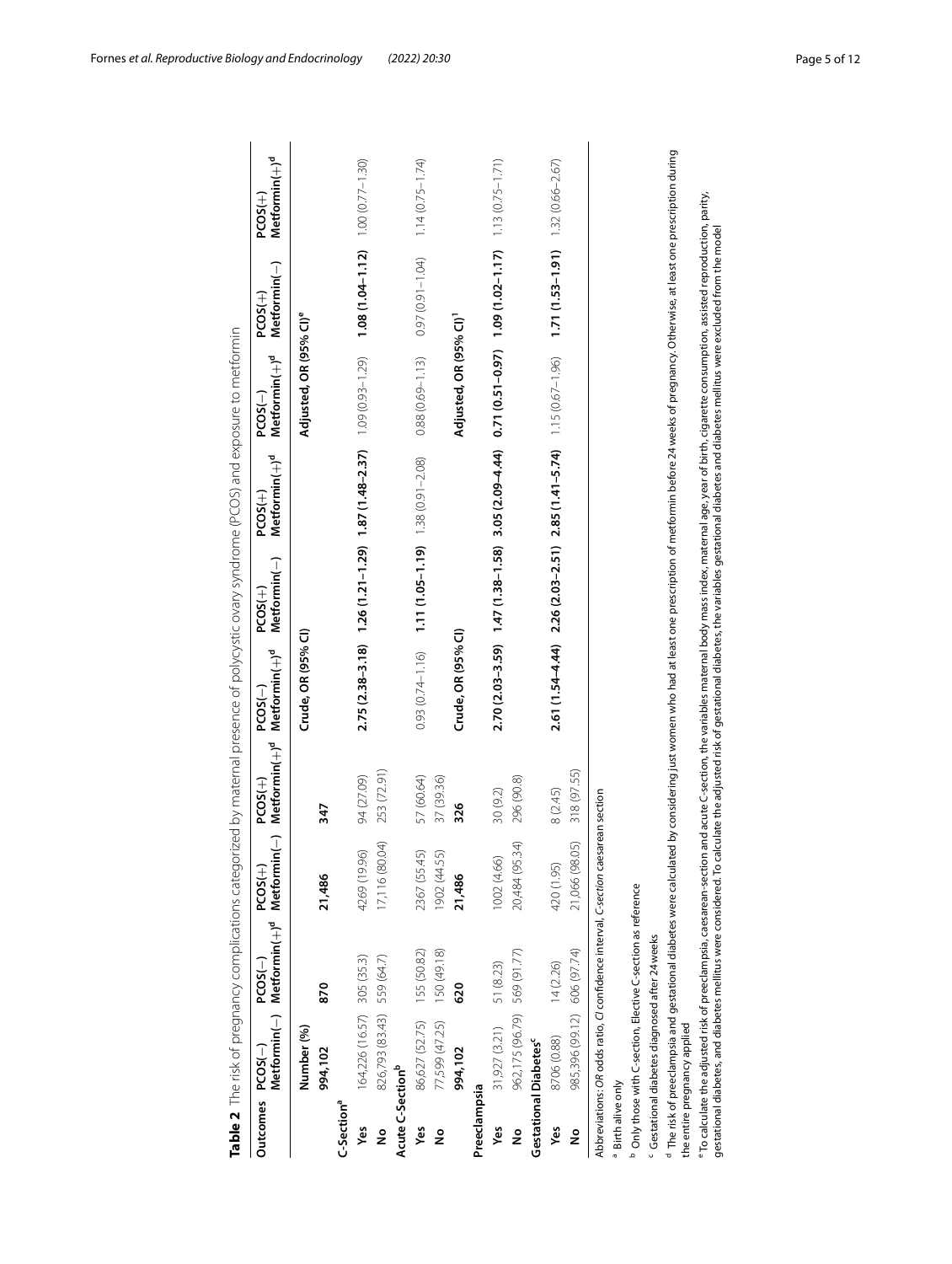gestational diabetes (diagnosed at any time during pregnancy) (Table S[2\)](#page-9-0).

## **Perinatal outcomes**

Compared to the reference, the crude analysis shows that PCOS, metformin or PCOS combined with metformin were associated with a higher risk of developing almost all adverse outcomes studied (Table [3](#page-6-0)). However, after adjustment, PCOS(+)/metformin(−), was associated with a higher risk of preterm birth  $(OR=1.30, 95\%CI$ 1.23–1.38), stillbirth (OR=1.30, 95%CI 1.06–1.59), as well as higher risk of low birth weight, and Apgar score<7 at 5min by 29 and 17%, respectively, when compared to the reference. Also comparing to the reference, PCOS (without metformin) was associated with a 11% increased risk of an LGA new-born  $(OR=1.11, 95\%CI$ 1.03–1.20) (Table [3\)](#page-6-0). Metformin (without PCOS) was associated with a lower risk of macrosomia ( $OR = 0.75$ , 95%CI 0.63–0.89) and LGA (OR=0.54, 95%CI 0.42–0.69) when compared to the reference. Overall, PCOS(+)/metformin(+) was not associated with any adverse outcome when compared to women without PCOS and no metformin (Table [3\)](#page-6-0).

Table [S3](#page-9-0) shows the subgroup analysis of women with gestational diabetes and diabetes mellitus. In women with gestational diabetes, PCOS, with metformin use, was related to a higher risk of LGA ( $OR = 2.98$ ,  $95\%$  CI 1.26–7.08). In women with diabetes mellitus, PCOS was associated to a 29% decreased risk of delivering a child LGA, whereas metformin, in women without and with PCOS, the risk of having a baby LGA decreased by 27 and 68% respectively when compared to the reference.

### **Obesity during childhood**

The median follow-up of the children was  $5.8$  years (IQR 3.47–8.47). In the fully adjusted model, being born to a mother with PCOS without metformin use, was associated with an increased risk of developing infant obesity  $(HR=1.61, 95\% CI\ 1.44-1.81, Table 4) compared to chil (HR=1.61, 95\% CI\ 1.44-1.81, Table 4) compared to chil (HR=1.61, 95\% CI\ 1.44-1.81, Table 4) compared to chil$ dren born to mother without PCOS and not exposed to metformin. Metformin in women without PCOS showed an association with obesity in childhood  $(HR=1.67,$ 95%CI 1.05–2.65, Table [4\)](#page-7-0). Lastly, PCOS(+)/Met $formin(+)$  had no effect in obesity during childhood. The sub-analysis excluding the children younger than 2 years did not change the estimates substantially (Table S[4\)](#page-9-0).

# **Discussion**

# **Main fndings**

The analysis of this large population-based cohort shows that PCOS was associated with an increased risk of adverse pregnancy and perinatal outcomes, as well as obesity in their children. Despite that metformin seems to be safe during pregnancy in women with PCOS, it is important to highlight that in women without PCOS, metformin intake during pregnancy was associated with an increased risk of obesity during childhood. However, we cannot distinguish between the efect of the drug and the underlying indication. Whilst promising, the results need to be interpreted with caution before clinical implementation, since more research is needed to clarify the efect of PCOS in the ofspring health, but also the longterm efects of metformin and other drugs used during pregnancy, beyond teratogenic consequences.

### **Strengths and limitations**

To our knowledge this is the largest population-based cohort study evaluating pregnancy and perinatal outcomes in women with and without PCOS, and metformin use. The use of the registries enhances the generalizability of the results to countries with similar economic development, access to health care, treatment praxis and lifestyle. Socio-economic variables were not collected, yet access to healthcare is equal for all Swedish residents, and especially ante- and perinatal care is heavily subsidized and standardized. The group of women with PCOS receiving metformin remains small  $(N = 347)$  which does reflect clinical practice during the study period. Moreover, the present study shows that other conditions related to PCOS, including diabetes mellitus and gestational diabetes might play a role in the efficacy of metformin and its use in pregnancy. Therefore, the efficacy of metformin may depend on population characteristics, including incidence and intensity of insulin resistance, genetic and environmental factors. For instance, our previous studies showed that the risk for developing gestational diabetes in Chilean women with PCOS treated with metformin was 3.4-fold compared to a group of Argentinian women (also showing a higher risk of pregnancy hypertension) [[24\]](#page-10-10). Unfortunately, in this study the amount of pregnancies with metformin exposure was not sufficient for doing a sub-analysis by ethnic origin.

A general concern is the validity of our diagnostics codes. The prescribed Drug Registry is virtually complete and metformin is not available over the counter [\[25](#page-10-11)]. Although we do not have information on actual drugintake, women with more prescriptions (and a larger accumulated dosage) are expected to be more compliant. By including women with only one metformin prescription, this may have resulted in a misclassifcation of exposure if women stopped prematurely because of sideefects – most likely leading to a dilution or underestimation of the efects.

The validity of the Swedish Patient and Birth Registries is generally high; yet there may be issues for specifc diagnoses, including PCOS, pre-eclampsia and obesity. Only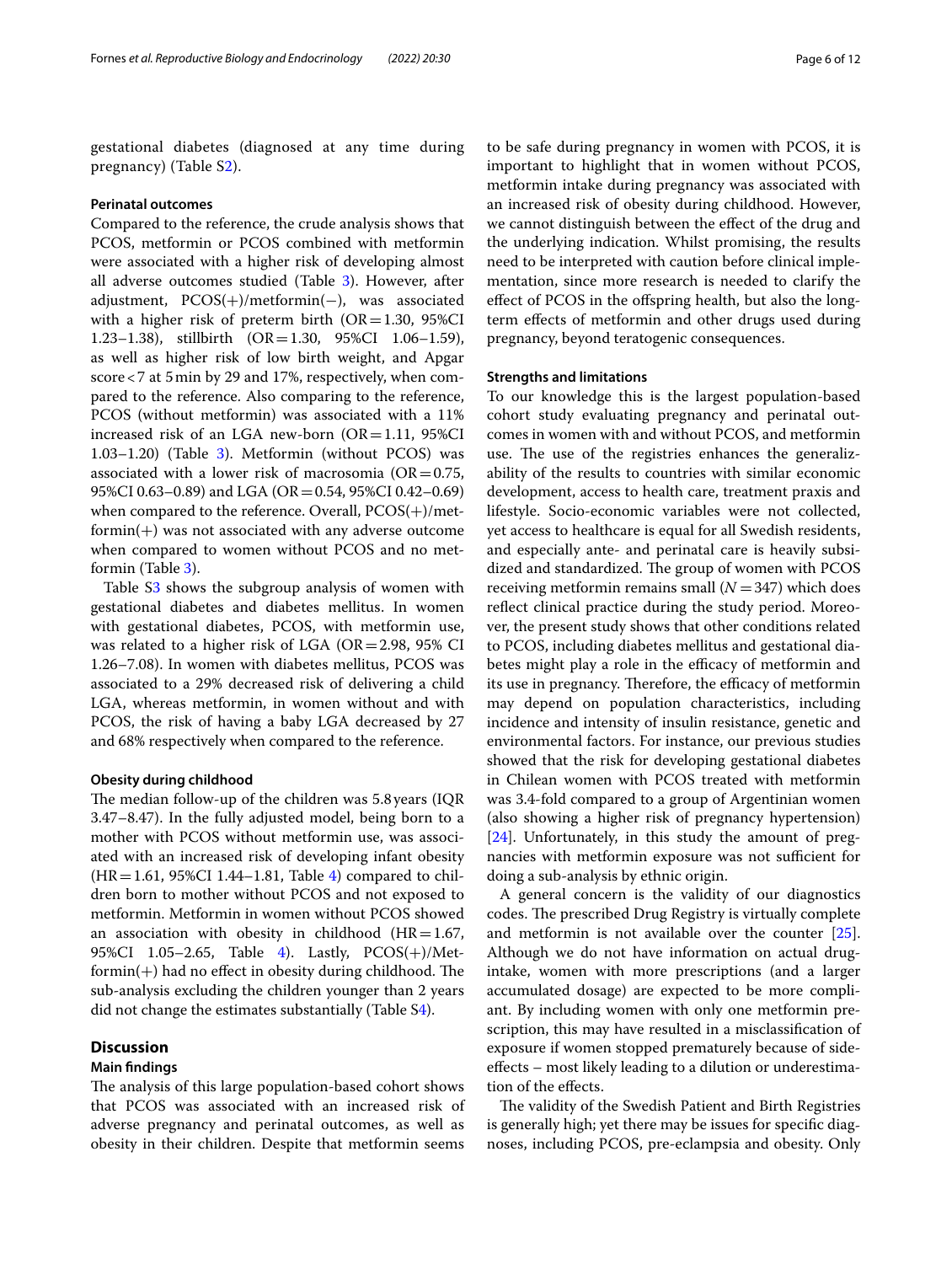<span id="page-6-0"></span>

| $\overline{\phantom{a}}$<br>í                            |  |
|----------------------------------------------------------|--|
| .<br>.<br>.                                              |  |
| i                                                        |  |
|                                                          |  |
|                                                          |  |
| j                                                        |  |
| j                                                        |  |
|                                                          |  |
|                                                          |  |
| i                                                        |  |
| l                                                        |  |
| Ì                                                        |  |
| ς<br>Σ                                                   |  |
|                                                          |  |
| ī                                                        |  |
| ļ<br>5                                                   |  |
| Ċ                                                        |  |
| Ì<br>١                                                   |  |
| i<br>J                                                   |  |
| ï                                                        |  |
| í                                                        |  |
| Ó<br>$\mathbf{I}$                                        |  |
|                                                          |  |
| s<br>S<br>ׇׅ֘֝֬                                          |  |
| 7<br>١                                                   |  |
|                                                          |  |
|                                                          |  |
|                                                          |  |
|                                                          |  |
| 5<br>ļ                                                   |  |
|                                                          |  |
| j                                                        |  |
|                                                          |  |
| ١                                                        |  |
|                                                          |  |
|                                                          |  |
| l                                                        |  |
| ļ                                                        |  |
| i<br>J                                                   |  |
| í                                                        |  |
|                                                          |  |
| ļ<br>ï                                                   |  |
| č<br>۱                                                   |  |
| ļ<br>۳                                                   |  |
| ļ                                                        |  |
| J<br>ú                                                   |  |
| í                                                        |  |
| ğ                                                        |  |
| )<br>D<br>D                                              |  |
| $\frac{1}{2}$                                            |  |
|                                                          |  |
| í                                                        |  |
|                                                          |  |
| ï                                                        |  |
| $\frac{1}{2}$<br>Į                                       |  |
| í                                                        |  |
| i                                                        |  |
| )<br>)<br>)<br>ׇ֖֚֚֚֚֡֝֬֝֬֝<br>$\ddot{\phantom{0}}$<br>۱ |  |
|                                                          |  |
| ׆<br>ק                                                   |  |
|                                                          |  |
| ł                                                        |  |
|                                                          |  |
|                                                          |  |
| $\vdots$                                                 |  |
| I<br>į                                                   |  |
| i                                                        |  |
| $\ddot{\phantom{0}}$                                     |  |
| j                                                        |  |
| d<br>ï                                                   |  |
| į<br>$\frac{1}{\epsilon}$                                |  |
| ç                                                        |  |
| i                                                        |  |
| l<br>J<br>ý<br>١                                         |  |
|                                                          |  |
| Ì                                                        |  |
|                                                          |  |
| į<br>ì                                                   |  |
| ¢<br>۱                                                   |  |
| $\mathbf \zeta$                                          |  |
| Ī                                                        |  |
| $\epsilon$<br>١<br>١                                     |  |
| Ó<br>1                                                   |  |
| :<br>i                                                   |  |
|                                                          |  |
| j<br>į<br>7                                              |  |

|            | $Mettormin(-)$<br>Number (%)<br>$PCOS(-)$ | Metformin(+)<br>$PCOS(-)$ | $Mettormin(-)$<br>$PCOS(+)$ | $Mettormin(+)$<br>$PCOS(+)$ | Crude, OR (95% CI)<br>Metformin(+)<br>$PCOS(-)$ | Metformin(-)<br>$PCOS(+)$ | Metformin(+)<br>$PCOS(+)$                             | Adjusted, OR (95% CI) <sup>b</sup><br>Metformin(+)<br>$PCOS(-)$ | Metformin $(-)$<br>$PCOS(+)$ | Metformin(+)<br>$PCOS(+)$ |
|------------|-------------------------------------------|---------------------------|-----------------------------|-----------------------------|-------------------------------------------------|---------------------------|-------------------------------------------------------|-----------------------------------------------------------------|------------------------------|---------------------------|
|            | 994,102                                   | 870                       | 21,486                      | 347                         |                                                 |                           |                                                       |                                                                 |                              |                           |
|            | Preterm birth (<37 w) <sup>a</sup>        |                           |                             |                             |                                                 |                           |                                                       |                                                                 |                              |                           |
|            | Yes $43,597(4.4)$                         | 91 (10.53)                | 1344 (6.28)                 | 24 (6.92)                   | $2.56(2.05 - 3.19)$                             |                           | $1.46(1.38-1.54)$ $1.62(1.07-2.44)$ $0.98(0.78-1.24)$ |                                                                 | $1.30(1.23 - 1.38)$          | $0.87(0.56 - 1.35)$       |
| 。<br>2     | 947,422 (95.6)                            | 773 (89.47)               | 20,041 (93.72)              | 323 (93.08)                 |                                                 |                           |                                                       |                                                                 |                              |                           |
| Stillbirth |                                           |                           |                             |                             |                                                 |                           |                                                       |                                                                 |                              |                           |
|            | <b>Yes</b> $3083(0.31)$                   | 6(0.69)                   | 101 (0.47)                  | (0)                         | 2.23 (1.00-4.98)                                | $1.52(1.24 - 1.86)$       | ı                                                     | $0.88(0.39 - 2.02)$                                             | 1.30 (1.06-1.59)             | $\mid$                    |
|            | No 991,019 (99.69)                        | 864 (99.31)               | 21,385 (99.53)              | 347 (100)                   |                                                 |                           |                                                       |                                                                 |                              |                           |
|            | Low birth weight $(<$ 2500 g)             |                           |                             |                             |                                                 |                           |                                                       |                                                                 |                              |                           |
|            | Yes 30,385 (3.06)                         | 33 (3.79)                 | 906 (4.22)                  | 12(3.46)                    | $1.25(0.88 - 1.77)$                             | $1.40(1.30 - 1.50)$       | $1.14(0.64 - 2.02)$                                   | $0.92(0.65 - 1.31)$                                             | $1.29(1.20 - 1.38)$          | $0.87(0.49 - 1.57)$       |
|            | No 963,717 (96.94)                        | 837 (96.21)               | 20,580 (95.78)              | 335 (96.54)                 |                                                 |                           |                                                       |                                                                 |                              |                           |
|            | Macrosomia (> 4000 g)                     |                           |                             |                             |                                                 |                           |                                                       |                                                                 |                              |                           |
|            | Yes $186,133(18.72)$                      | 224 (25.75)               | 4197 (1953)                 | 78 (22.48)                  | 1.51 (1.29-1.76)                                | $1.05(1.02 - 1.09)$       | $1.26(0.98 - 1.63)$                                   | $0.75(0.63 - 0.89)$                                             | $0.98(0.94 - 1.02)$          | $0.86(0.66 - 1.13)$       |
| ءِ<br>ح    | 807,969 (81.28)                           | 646 (74.25)               | 17,289 (80.47)              | 269 (77.52)                 |                                                 |                           |                                                       |                                                                 |                              |                           |
|            | Apgar 5 min < 7ª                          |                           |                             |                             |                                                 |                           |                                                       |                                                                 |                              |                           |
|            | <b>Yes</b> $11,109(1.12)$                 | 16 (1.85)                 | 337 (1.58)                  | 10(2.88)                    | $1.66(1.02 - 2.73)$                             | $1.41(1.27 - 1.58)$       | $2.62(1.40 - 4.91)$                                   | $0.72(0.44 - 1.2)$                                              | $1.17(1.05 - 1.31)$          | $1.37(0.73 - 2.55)$       |
| å          | 979,910 (98.88)                           | 848 (98.15)               | 21,048 (98.42)              | 337 (97.12)                 |                                                 |                           |                                                       |                                                                 |                              |                           |
| SGA        |                                           |                           |                             |                             |                                                 |                           |                                                       |                                                                 |                              |                           |
| š          | 23,152 (2.33)                             | 17 (1.95)                 | 491 (2.29)                  | 8(2.31)                     | $0.84(0.52 - 1.35)$                             | $0.98(0.89 - 1.08)$       | $0.99(0.49 - 2.00)$                                   | $0.95(0.58 - 1.54)$                                             | $0.92(0.84 - 1.01)$          | $0.90(0.45 - 1.82)$       |
| ş          | 970,950 (97.67)                           | 853 (98.05)               | 20,995 (97.71)              | 339 (97.69)                 |                                                 |                           |                                                       |                                                                 |                              |                           |
| S          |                                           |                           |                             |                             |                                                 |                           |                                                       |                                                                 |                              |                           |
| yes        | 33,315 (3.35)                             | 125(14.37)                | 1000 (4.65)                 | 31 (8.93)                   | 4.84 (3.95-5.93)                                | $1.41(1.31 - 1.51)$       | $2.83(1.94 - 4.13)$                                   | $0.54(0.42 - 0.69)$                                             | $1.11(1.03 - 1.20)$          | $0.75(0.45 - 1.25)$       |
| ş          | 960,787 (96.65)                           | 745 (85.63)               | 20,486 (95.35)              | 316 (91.07)                 |                                                 |                           |                                                       |                                                                 |                              |                           |

Fornes *et al. Reproductive Biology and Endocrinology (2022) 20:30* Page 7 of 12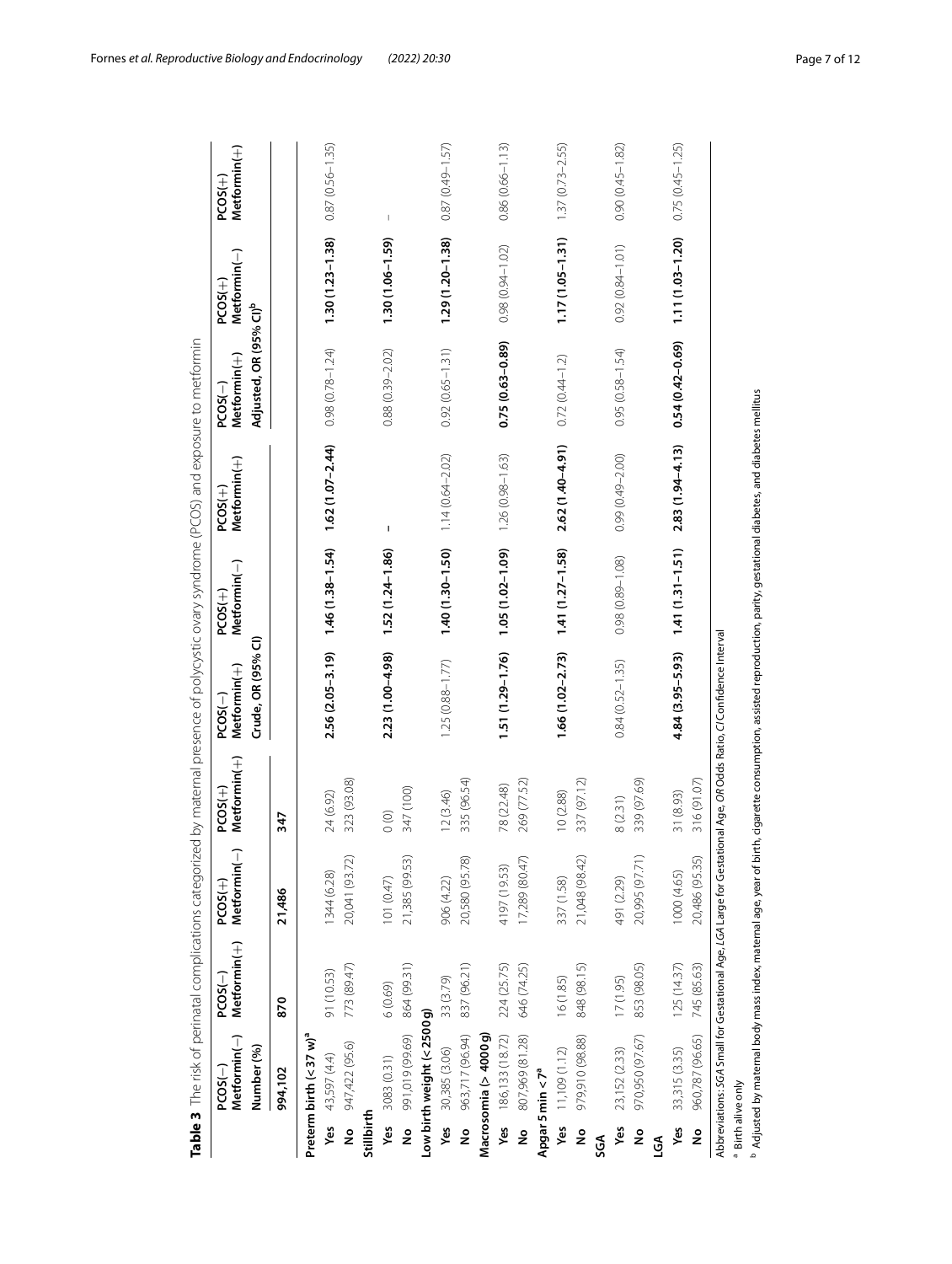|                               | $PCOS(-)$  | $PCOS(-)$                                              | $PCOS(+)$                  | $\mathsf{Metformin}(-) \quad \mathsf{Metormin}(+) \quad \mathsf{Metormin}(-) \quad \mathsf{Metformin}(+) \quad \mathsf{Metormin}(+)$<br>$COS(+)$ | $PCOS(-)$           | PCOS(+) | Metformin $(-)$ Metformin $(+)$<br>PCOS(+)         | Metformin(+)<br>$PCOS(-)$          | $Methodmin(-)$<br>PCOS(+)               | $Mefformin(+)$<br>PCOS(+) |
|-------------------------------|------------|--------------------------------------------------------|----------------------------|--------------------------------------------------------------------------------------------------------------------------------------------------|---------------------|---------|----------------------------------------------------|------------------------------------|-----------------------------------------|---------------------------|
|                               | Number (%) |                                                        |                            |                                                                                                                                                  | Crude, HR (95% CI)  |         |                                                    | Adjusted, HR (95% CI) <sup>a</sup> |                                         |                           |
| 991,019                       |            | 864                                                    | 21,385                     | ž                                                                                                                                                |                     |         |                                                    |                                    |                                         |                           |
| Obesity                       |            |                                                        |                            |                                                                                                                                                  |                     |         |                                                    |                                    |                                         |                           |
| Yes $7589(0.77)$              |            | 19(2.2)                                                | 319 (1.49)                 | (1.73)<br>C                                                                                                                                      | $4.03(2.57 - 6.31)$ |         | 2.37 (2.11-2.66) 2.48 (1.12-5.49) 1.67 (1.05-2.65) |                                    | $1.61(1.44 - 1.81)$ $1.13(0.51 - 2.53)$ |                           |
| No 983,430 (99.23) 845 (97.8) |            |                                                        | 21,066 (98.51) 341 (98.27) |                                                                                                                                                  |                     |         |                                                    |                                    |                                         |                           |
|                               |            | Abbreviations: HR Hazard Ratio, CI Confidence Interval |                            |                                                                                                                                                  |                     |         |                                                    |                                    |                                         |                           |

<span id="page-7-0"></span>Table 4 Obesity during childhood categorized by maternal presence of polycystic ovary syndrome (PCOS) and exposure to metformin

<sup>a</sup> Adjusted by maternal body mass index, maternal age, year of birth, cigarette consumption, assisted reproduction, parity, gestational diabetes, and diabetes mellitus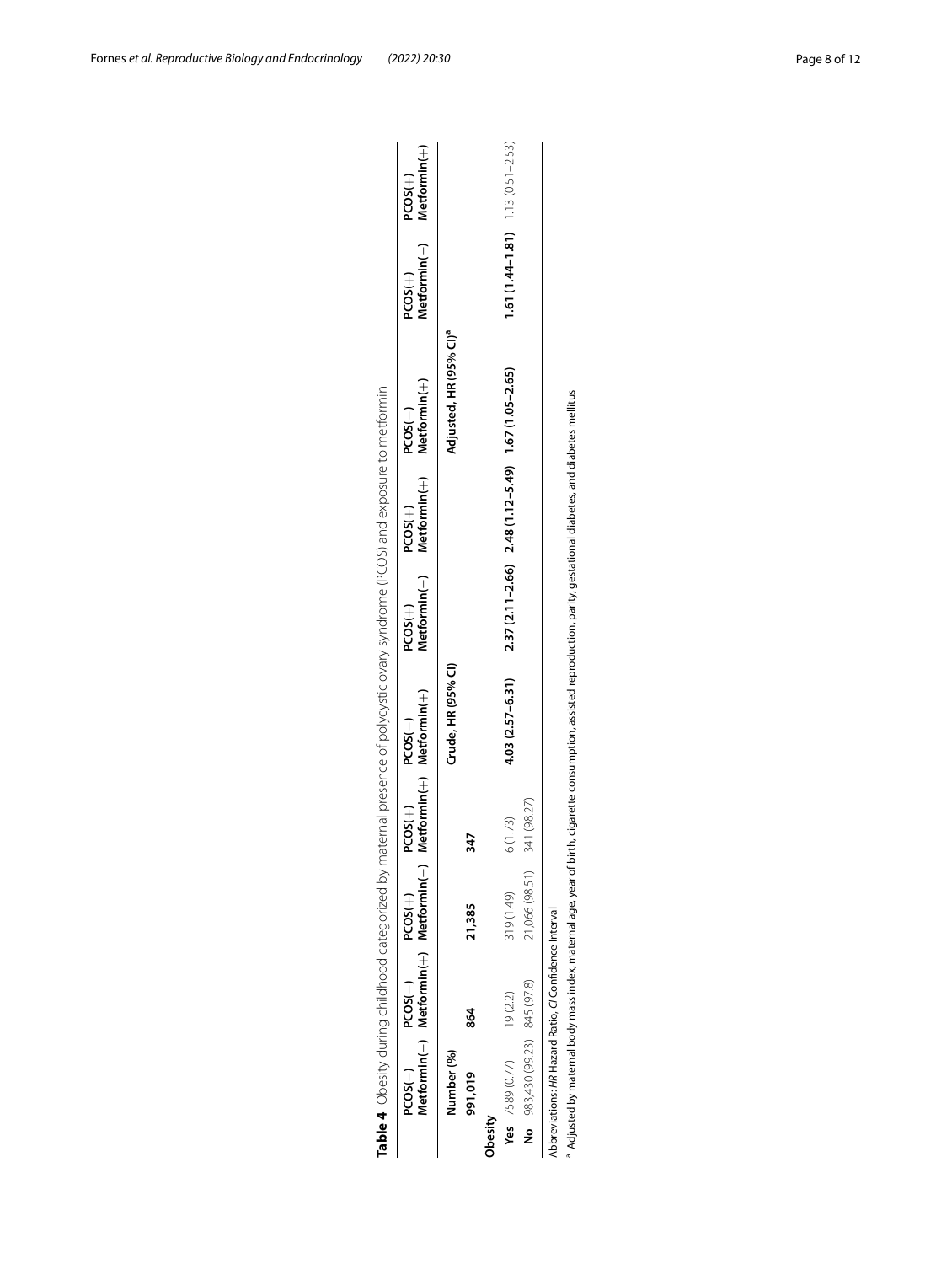2.2% of the included women had recorded PCOS diagnoses, while 10–18% were expected in the general population (disregarding the established subfertility) leading to a diferential misclassifcation and potential dilution of the effects  $[26-29]$  $[26-29]$ . Underdiagnosing and underreporting PCOS remains an important clinical issue in most settings where PCOS can only be diagnosed in case of clinical symptoms including subfertility, with the more severe cases being most likely to be detected. The ICD-codes for PCOS were insufficiently detailed to evaluate different phenotypes. Childhood obesity is also underreported, with an up to 18% expected prevalence of overweight/ obesity in children between 6 and 9 years  $[30]$  $[30]$ , compared to less than 1% in our study. Another limitation is the potential misclassifcation of gestational diabetes and diabetes. Regarding the risk of gestational diabetes, we only examined exposure during the early pregnancy (24weeks), to avoid reverse causality. Moreover, in Sweden the diagnostic criteria of gestational diabetes vary across the country  $[31, 32]$  $[31, 32]$  $[31, 32]$ . Power was also too low to assess the risk in women exposed to metformin during all trimesters of the pregnancy. Another consideration is that women receiving metformin because of other indications rather than PCOS (obesity, metabolic syndrome, or insulin resistance) are more prone to develop gestational diabetes [[33\]](#page-10-17), so-called confounding by indication. Lastly, despite available insulin prescriptions, we opted not to adjust for this, but to adjust for gestational diabetes and diabetes mellitus to include more observations and avoid collinearity in our analysis.

### **Interpretation**

Our results confrm previous studies showing that PCOS is associated with gestational diabetes [[26,](#page-10-12) [34–](#page-10-18)[39\]](#page-10-19), and an increased risk of preeclampsia [\[26](#page-10-12), [37\]](#page-10-20), preterm birth [\[26](#page-10-12), [35,](#page-10-21) [40–](#page-11-0)[42\]](#page-11-1) and caesarean section [\[35,](#page-10-21) [43](#page-11-2)[–45](#page-11-3)]. Although a higher risk for preterm birth and low birth weight in women with PCOS was found, the risk of acute C-section was not increased, yet preeclampsia seemed more common [\[46](#page-11-4)]. However, the risk for delivering a baby small for gestational age was not increased, suggesting that the low birth weight is related to preterm birth and not because an intrauterine growth restriction.

We found an association between PCOS and stillbirth, which was not reported in a previous Swedish cohort  $(1995–2007)$   $[26]$  $[26]$ . As in our cohort the percentage of stillbirths from women with PCOS is 7-fold higher than the percentage reported in their cohort, the power of the previous study may have been too limited. Yet, stillbirths remain rare, and residual confounding may still play a role.

Higher BMI, gestational diabetes, diabetes mellitus and PCOS are related to a higher risk of LGA  $[14, 37]$  $[14, 37]$  $[14, 37]$  $[14, 37]$  $[14, 37]$ . The efect of PCOS+metformin or PCOS without metformin (although with a marginal non-signifcance) on the risk of LGA was seen when restricting to women with gestational diabetes, but not in women with diabetes mellitus. In fact, in women with diabetes mellitus, the risk of LGA was decreased in women with or without PCOS, regardless of the use of metformin. This could potentially be due to earlier and prolonged dietary or pharmacological treatment before or during pregnancy [[47\]](#page-11-5).

Our large database and the possibility of linking our data with the drug register, allowed us to deepen the analysis and ofers a step forward into the assessment of the efficacy and safety of pharmaceutical treatments. In our analysis, metformin during pregnancy, regardless of presence or absence of PCOS, was not associated with an increased risk of caesarean section, preterm birth, lower birth weight and low Apgar scores. Therefore, metformin could be useful in the antenatal management of women with PCOS or other disorders with altered glucose metabolism, as shown before [[6](#page-10-5)[–8](#page-10-23), [10,](#page-10-24) [19,](#page-10-25) [48,](#page-11-6) [49\]](#page-11-7). On the other hand, studies of women with gestational diabetes, diabetes mellitus or obesity show that the risk of preeclampsia, caesarean section or preterm birth is lower [[14,](#page-10-22) [15\]](#page-10-26) or similar when the effect of metformin is compared to the placebo or to insulin [\[15](#page-10-26)[–17](#page-10-27), [20](#page-10-28)]. In fact, in our analysis the risk of preeclampsia was lower in women without PCOS with metformin (at least before 24weeks). Metformin-use before 24weeks was not associated with an increased risk of gestational diabetes in women with or without PCOS, which could be infuenced by potential underreporting, confounding by indication and reverse causality. We acknowledge that the ideal analysis would have considered the use of metformin during the entire pregnancy, but our sensitivity analysis considering the women with at least one prescription in each of the three trimesters lacked power. Previous studies have shown no better results regarding the ability of metformin to prevent gestational diabetes. Neither studies in PCOS, [[11](#page-10-7)] nor studies in women with obesity or insulin resistance have found a clear decreased risk of gestational diabetes [[50,](#page-11-8) [51](#page-11-9)].

To our knowledge, this is the frst study that has evaluated LGA and SGA accounting for other comorbidities associated with PCOS. PCOS was associated with higher risk of LGA in patients with gestational diabetes and the risk was even higher in women with PCOS exposed to metformin. Previously, metformin was associated with an increased risk of higher birth weight at delivery when compared to insulin in women with a poor glycaemic control, but not in those women with a good glucose metabolism  $[52]$  $[52]$ . This suggests that women with PCOS treated with metformin could have had a poorer glycaemic control or that PCOS and metformin had a synergic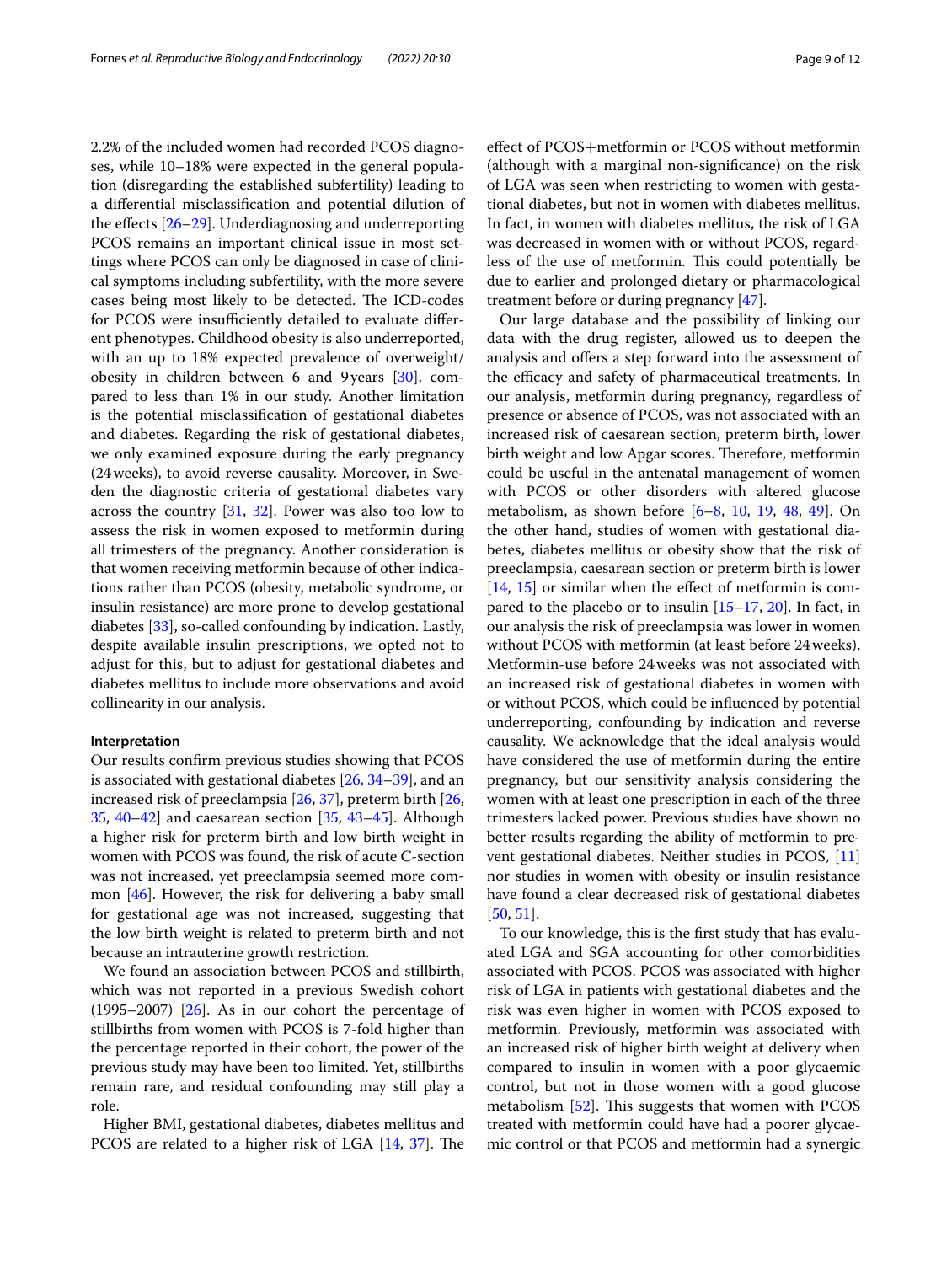efect in this outcome. On the other hand, in women with diabetes mellitus, both, PCOS(−)/metformin(+) and  $PCOS+/metformin(+)$ , were associated with a lower risk of LGA. This "shift" towards a decreased birth weight in patients with diabetes mellitus was also reported in women with type II diabetes randomized to receive metformin or placebo on top of insulin [[47\]](#page-11-5). Of note, SGA was not often annotated in our cohort, which is similar to a previous study [[26](#page-10-12)].

Interestingly, we found an association between maternal metformin consumption in women without PCOS and obesity during childhood, but not in women with PCOS, as it was previously shown in studies in women with PCOS or gestational diabetes [[11,](#page-10-7) [22](#page-10-8), [52](#page-11-10)]. Despite likely underreporting of childhood obesity, the power should have been sufficient. In small follow-up studies (25 and 141 children) in mothers with PCOS exposed to metformin or placebo, metformin showed no efect on children anthropometry [[12\]](#page-10-29) or an increased BMI and adiposity measurements, except for mothers with high BMI.<sup>2</sup> [[11](#page-10-7)] In mothers with gestational diabetes, the BMI of 9-year old children exposed to antenatal metformin was only higher when mothers had a higher pregnancy-BMI (compared to insulin) [[52,](#page-11-10) [53\]](#page-11-11). In our study we adjusted for maternal BMI, yet power was too limited for stratifed analyses.

Metformin has shown to decrease androgen levels in PCOS women [[54,](#page-11-12) [55\]](#page-11-13), but this is not clear yet during pregnancy [\[49](#page-11-7), [56](#page-11-14)]. Metformin improves the overall insulin sensitivity and inhibits hepatic glucose production through increasing AMP/ATP ratio and activating AMP-activated protein kinase (AMPK) [[57](#page-11-15)]. In addition, metformin suppresses glucagon signalling through decreasing cAMP production in the liver and regulates nutrient sensing pathways within the placenta [\[58](#page-11-16), [59\]](#page-11-17). Other mechanisms could be also involved including the regulation of the sympathetic nerve activity and angiogenesis, that are in fact, associated to diabetes, obesity, PCOS, preeclampsia and metabolic syndrome [[59](#page-11-17)[–61](#page-11-18)]. Also, metformin has shown to decrease antimüllerian hormone (AMH) levels in PCOS women [\[62](#page-11-19), [63\]](#page-11-20). Since AMH levels remain abnormally high during PCOS pregnancy [[64\]](#page-11-21) and is related to transgenerational PCOS transmission [\[65](#page-11-22), [66](#page-11-23)], a possible reduction in AMH levels due metformin consumption during pregnancy would account for some benefcial efects of the drug. Lastly, we should recognize the ability of metformin of modifying the composition and the metabolic function of the gastrointestinal microbiome as well as its interaction with the host  $[67]$  $[67]$ . This interaction is fundamental for the activation of the gut-brainliver feedback system in the regulation of the nutrient sensing and hepatic glucose production [\[57\]](#page-11-15). Women with PCOS as well as women with obesity or diabetes have altered microbiome compostions [\[68](#page-11-25)]. As the baby is colonized with the microbiome from the mother, a "healthier" microbiome transferred to the offspring in the group of PCOS+metformin could partially explain the lack of association with obesity.

# **Conclusion**

In conclusion, our fndings confrm that maternal PCOS may increase the risk of several adverse pregnancy and obesity in children, whereas exposure to metformin may lower this risk. Metformin in women without PCOS was associated with an increased risk of obesity in children yet confounding by indication cannot be ruled out.

#### **Abbreviations**

AMH: Antimüllerian hormone; AMPK: AMP-activated protein kinase; BMI: Body mass index; CI: Confdence interval; OR: Odds ratio; DDD: Defned daily dose; FDA: Food and Drug Administration; HR: Hazard ratios; ICD: International Classifcation of Disease; IQR: Interquartile range; PCOS: Polycystic Ovary Syndrome.

### **Supplementary Information**

The online version contains supplementary material available at [https://doi.](https://doi.org/10.1186/s12958-022-00905-6) [org/10.1186/s12958-022-00905-6](https://doi.org/10.1186/s12958-022-00905-6).

<span id="page-9-0"></span>**Additional fle 1.**

## **Acknowledgements**

To Sweden for building and maintaining the registers that made enabled this and other epidemiological research projects. To Marco Alicera and Dmitry Chekmenev for their support in PostgreSQL.

#### **Authors' contributions**

NB, RF and JS designed the study. RF and NB had full access to all the data in the study. RF performed the statistical analyses, with the collaboration of MHN, JS and NB. NC, MVdS, LE, NB and GC contributed with the clinical interpretation of the results. RF wrote the frst version of the manuscript, which was thoroughly reviewed, edited, and approved by all other authors.

#### **Funding**

Open access funding provided by Karolinska Institute. Becas Chile, HKH Kronprinsessan Lovisas förening för barnasjukvård and Stiftelsen Axel Tielmans minnesfond Lovisas. These funding sources were not involved in the design, collection, analysis, or interpretation of the data, writing or the decision to submit this report, and were only used for salary and publishing purposes.

### **Availability of data and materials**

The original data for this study belong to the National Board of Health and Welfare (Socialstyrelsen) and provided to NB after an approved application by the Regional Ethics Committee of Stockholm. The data are stored in coded format in a server at Karolinska Institutet. As the data gathered for this study are protected by Swedish law, they are not to be publicly available. However, data could be available upon reasonable request to the author responsible for the data (NB) after a relevant ethical and data-sharing approval obtained that should be in line with the General Data Protection Regulation. The underlying analysis plan is available from the authors upon request.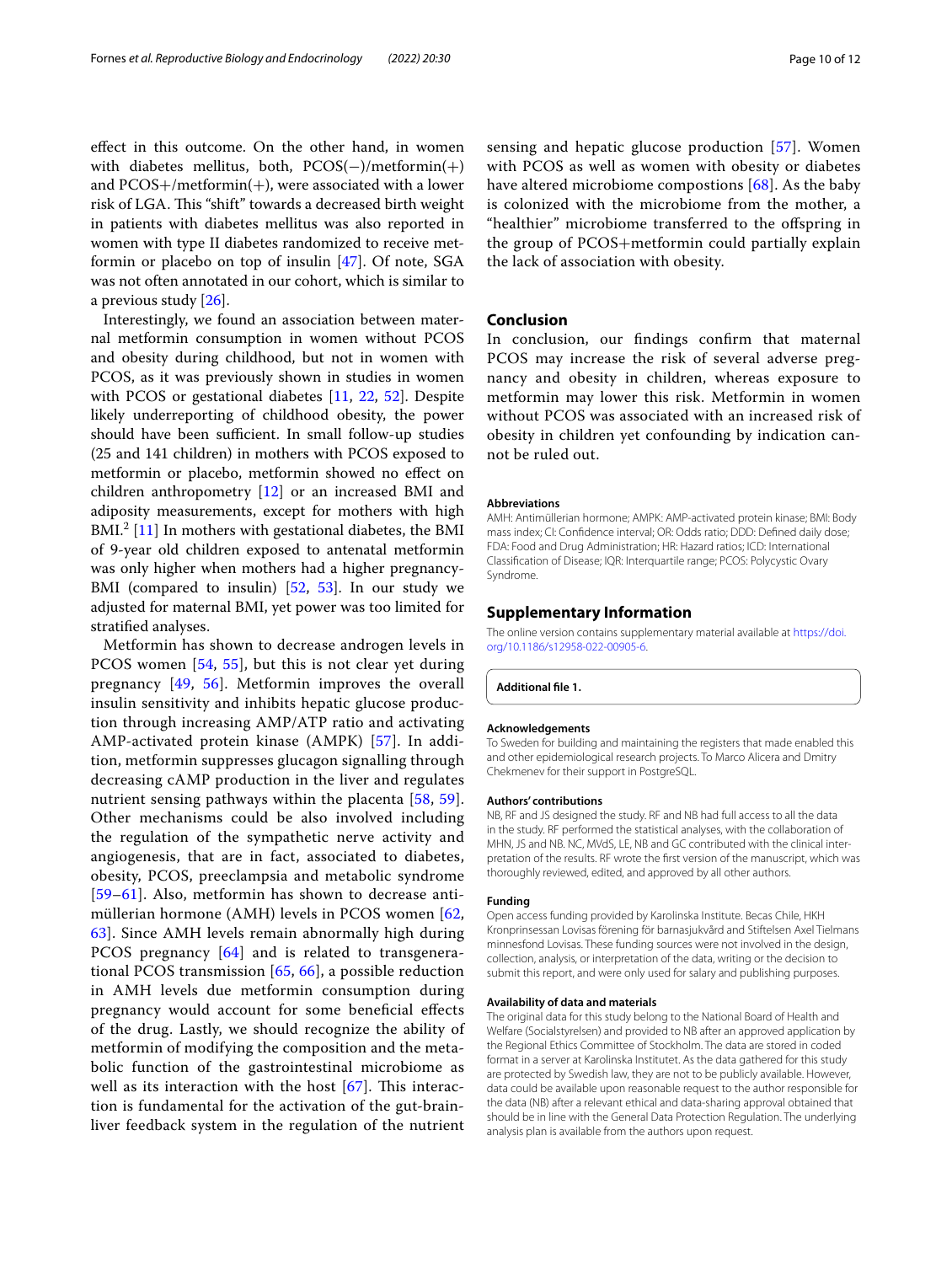# **Declarations**

#### **Ethical approval and consent to participate**

Ethical permission was granted by the Regional Ethics Review Board in Stockholm (2017/2423–31) without the need for informed consent.

### **Consent for publication**

all authors consent.

#### **Competing interests**

The authors report no confict of interest.

### **Author details**

<sup>1</sup> Centre for Translational Microbiome Research (CTMR), Department of Microbiology, Tumour and Cell Biology, Karolinska Institutet, Biomedicum kvarter 8A, Tomtebodavägen 16, SE-171 65 Stockholm, Sweden. <sup>2</sup>l-BioStat, Data Science Institute, Hasselt University, Hasselt, Belgium. <sup>3</sup>Centro de Neurobiología y Fisiopatología Integrativa (CENFI), Facultad de Ciencias, Universidad de Valparaíso, Valparaíso, Chile. <sup>4</sup> Laboratory of Endocrinology and Metabolism, West Division, Faculty of Medicine, University of Chile, Santiago, Chile. Endocrinology Unit, Clínica Las Condes, Las Condes, Chile. <sup>6</sup>Department of Obstetrics and Gynaecology, Falun Hospital, Falun, Sweden. <sup>7</sup> Global Health Institute, Antwerp University, Antwerpen, Belgium.

#### Received: 19 November 2021 Accepted: 30 January 2022 Published online: 07 February 2022

#### **References**

- <span id="page-10-0"></span>Wolf WM, et al. Geographical prevalence of polycystic ovary syndrome as determined by region and race/ethnicity. Int J Environ Res Public Health. 2018;15(11):2589.
- <span id="page-10-1"></span>2. Brennan L, et al. Lifestyle and behavioral management of polycystic ovary syndrome. J Women's Health (Larchmt). 2017;26(8):836–48.
- <span id="page-10-2"></span>Sivalingam VN, et al. Metformin in reproductive health, pregnancy and gynaecological cancer: established and emerging indications. Hum Reprod Update. 2014;20(6):853–68.
- <span id="page-10-3"></span>4. Trolle B, et al. Efficacy of metformin in obese and non-obese women with polycystic ovary syndrome: a randomized, double-blinded, placebocontrolled cross-over trial. Hum Reprod. 2007;22(11):2967–73.
- <span id="page-10-4"></span>5. Vanky E, Odegard R. Metformin in pregnancy - safe or sorry? Nat Rev Endocrinol. 2018;14(10):570–2.
- <span id="page-10-5"></span>6. Jamal A, Milani F, Al-Yasin A. Evaluation of the efect of metformin and aspirin on utero placental circulation of pregnant women with PCOS. Iran J Reprod Med. 2012;10(3):265–70.
- 7. Glueck CJ, et al. Efects of metformin-diet intervention before and throughout pregnancy on obstetric and neonatal outcomes in patients with polycystic ovary syndrome. Curr Med Res Opin. 2013;29(1):55–62.
- <span id="page-10-23"></span>8. De Leo V, et al. The administration of metformin during pregnancy reduces polycystic ovary syndrome related gestational complications. Eur J Obstet Gynecol Reprod Biol. 2011;157(1):63–6.
- 9. Chiswick C, et al. Efect of metformin on maternal and fetal outcomes in obese pregnant women (EMPOWaR): a randomised, double-blind, placebo-controlled trial. Lancet Diabetes Endocrinol. 2015;3(10):778–86.
- <span id="page-10-24"></span>10. Løvvik TS, et al. Use of metformin to treat pregnant women with polycystic ovary syndrome (PregMet2): a randomised, double-blind, placebocontrolled trial. Lancet Diabetes Endocrinol. 2019;7(4):256–66.
- <span id="page-10-7"></span>11. Hanem LGE, et al. Intrauterine metformin exposure and ofspring cardiometabolic risk factors (PedMet study): a 5-10 year follow-up of the PregMet randomised controlled trial. Lancet Child Adolesc Health. 2019;3(3):166–74.
- <span id="page-10-29"></span>12. Ro TB, et al. Growth, body composition and metabolic profle of 8-yearold children exposed to metformin in utero. Scand J Clin Lab Invest. 2012;72(7):570–5.
- 13. Sales WB, et al. Efectiveness of metformin in the prevention of gestational diabetes mellitus in obese pregnant women. Rev Bras Ginecol Obstet. 2018;40(4):180–7.
- <span id="page-10-22"></span>14. Syngelaki A, et al. Metformin versus placebo in obese pregnant women without diabetes mellitus. N Engl J Med. 2016;374(5):434–43.
- <span id="page-10-26"></span>15. Landi SN, et al. Comparative efectiveness of metformin versus insulin for gestational diabetes in New Zealand. Pharmacoepidemiol Drug Saf. 2019;28(12):1609–19.
- 16. Rowan JA, et al. Metformin versus insulin for the treatment of gestational diabetes. N Engl J Med. 2008;358(19):2003–15.
- <span id="page-10-27"></span>17. Bettencourt-Silva R, et al. Metformin in overweight and obese women with gestational diabetes: a propensity score-matched study. Endocrine. 2019;66(2):192–200.
- 18. Tarry-Adkins JL, Aiken CE, Ozanne SE. Neonatal, infant, and childhood growth following metformin versus insulin treatment for gestational diabetes: a systematic review and meta-analysis. PLoS Med. 2019;16(8):e1002848.
- <span id="page-10-25"></span>19. Scherneck S, et al. Pregnancy outcome after frst-trimester exposure to metformin: a prospective cohort study. Reprod Toxicol. 2018;81:79–83.
- <span id="page-10-28"></span>20. Hughes RC, Rowan JA. Pregnancy in women with type 2 diabetes: who takes metformin and what is the outcome? Diabet Med. 2006;23(3):318–22.
- <span id="page-10-6"></span>21. Alqudah A, et al. Risk of pre-eclampsia in women taking metformin: a systematic review and meta-analysis. Diabet Med. 2018;35(2):160–72.
- <span id="page-10-8"></span>22. Hanem LGE, et al. Metformin use in PCOS pregnancies increases the risk of ofspring overweight at 4 years of age: follow-up of two RCTs. J Clin Endocrinol Metab. 2018;103(4):1612–21.
- <span id="page-10-9"></span>23. R Core Team, R.F.f.S.C, R: A Language and Environment for Statistical Computing. 2020.
- <span id="page-10-10"></span>24. Fux-Otta C, et al. Pregnancy outcomes in women with polycystic ovary syndrome in two Latin American populations. J Obstet Gynaecol. 2018;38(6):750–5.
- <span id="page-10-11"></span>25. Wettermark B, et al. The new Swedish prescribed drug register--opportunities for pharmacoepidemiological research and experience from the frst six months. Pharmacoepidemiol Drug Saf. 2007;16(7):726–35.
- <span id="page-10-12"></span>26. Roos N, et al. Risk of adverse pregnancy outcomes in women with polycystic ovary syndrome: population based cohort study. BMJ. 2011;343:d6309.
- 27. Lindholm A, et al. Prevalence of symptoms associated with polycystic ovary syndrome. Int J Gynaecol Obstet. 2008;102(1):39–43.
- 28. Teede H, Deeks A, Moran L. Polycystic ovary syndrome: a complex condition with psychological, reproductive and metabolic manifestations that impacts on health across the lifespan. BMC Med. 2010;8:41.
- <span id="page-10-13"></span>29. Persson S, et al. Fecundity among women with polycystic ovary syndrome (PCOS)-a population-based study. Hum Reprod. 2019;34(10):2052–60.
- <span id="page-10-14"></span>30. Folkhälsomyndigheten, P.h.a.o.S, The prevalence of overweight and obesity among children is high and increases with age. 2019.
- <span id="page-10-15"></span>31. Fadl H, et al. Changing diagnostic criteria for gestational diabetes in Sweden - a stepped wedge national cluster randomised controlled trial - the CDC4G study protocol. BMC Pregnancy Childbirth. 2019;19(1):398.
- <span id="page-10-16"></span>32. Lindqvist M, et al. No consensus on gestational diabetes mellitus screening regimes in Sweden: pregnancy outcomes in relation to diferent screening regimes 2011 to 2012, a cross-sectional study. BMC Pregnancy Childbirth. 2014;14(1):185.
- <span id="page-10-17"></span>33. Feng Y, et al. Stress adaptation is associated with insulin resistance in women with gestational diabetes mellitus. Nutrition Diabetes. 2020;10(1):4.
- <span id="page-10-18"></span>34. Sir-Petermann T, et al. Birth weight in ofspring of mothers with polycystic ovarian syndrome. Hum Reprod. 2005;20(8):2122–6.
- <span id="page-10-21"></span>35. Doherty DA, et al. Implications of polycystic ovary syndrome for pregnancy and for the health of offspring. Obstet Gynecol. 2015;125(6):1397–406.
- 36. Palomba S, et al. Low-grade chronic infammation in pregnant women with polycystic ovary syndrome: a prospective controlled clinical study. J Clin Endocrinol Metab. 2014;99(8):2942–51.
- <span id="page-10-20"></span>37. Kjerulff LE, Sanchez-Ramos L, Duffy D. Pregnancy outcomes in women with polycystic ovary syndrome: a metaanalysis. Am J Obstet Gynecol. 2011;204(6):558.e1–6.
- 38. Palomba S, et al. Pregnancy complications in women with polycystic ovary syndrome. Hum Reprod Update. 2015;21(5):575–92.
- <span id="page-10-19"></span>39. Khomami MB, et al. Increased maternal pregnancy complications in polycystic ovary syndrome appear to be independent of obesity-a systematic review, meta-analysis, and meta-regression. Obes Rev. 2019;20(5):659–74.